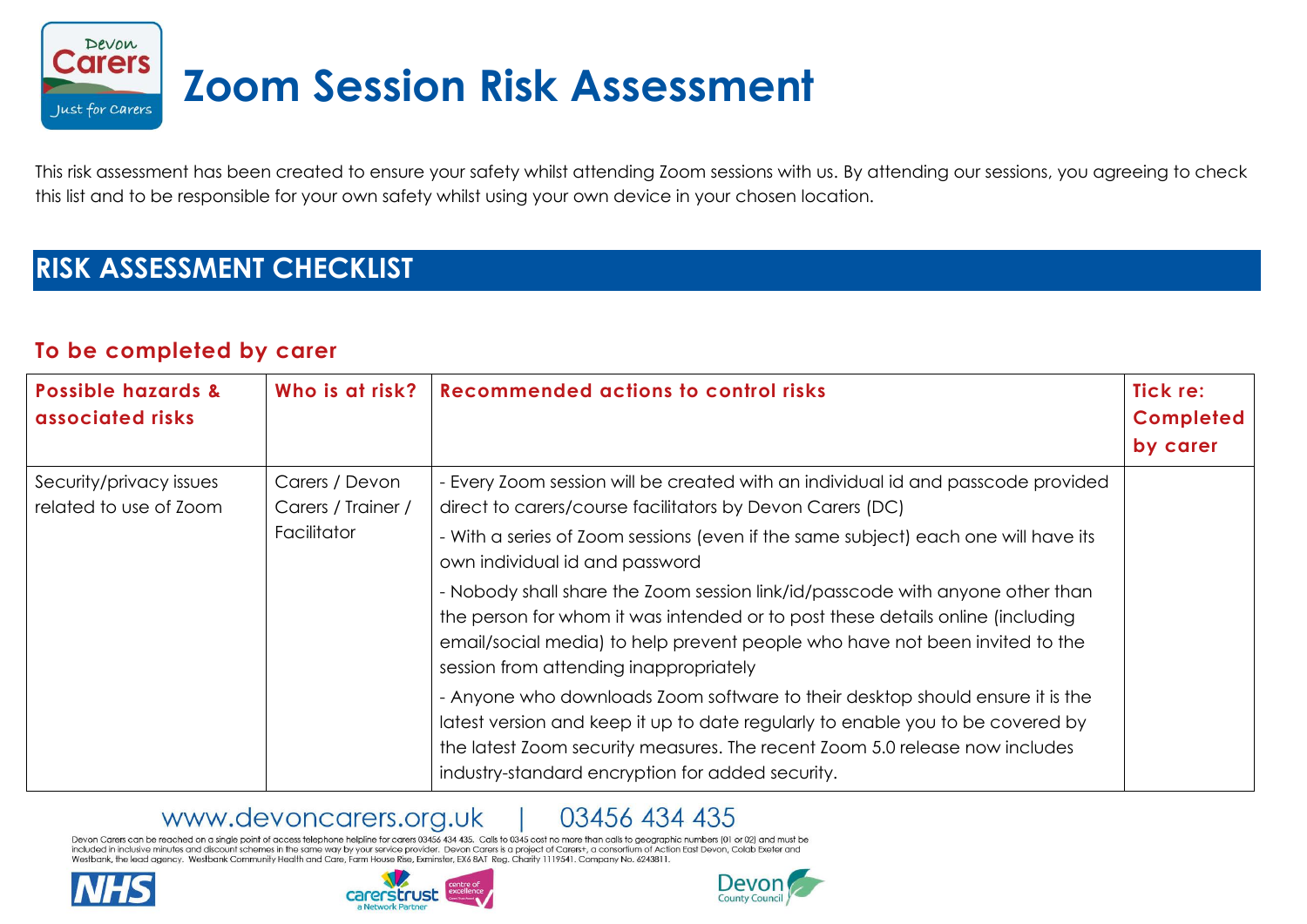|                       |                       | - Carers will be held in the Zoom virtual waiting room before being admitted into<br>the session by the Host/Co-Host. Once we have checked your name against our<br>register we will let you in.<br>- Carers to inform us if their Zoom username or device name is different to their<br>actual name/email address. This will enable DC to recognise them and to safely                                                                                                                                                                     |  |
|-----------------------|-----------------------|---------------------------------------------------------------------------------------------------------------------------------------------------------------------------------------------------------------------------------------------------------------------------------------------------------------------------------------------------------------------------------------------------------------------------------------------------------------------------------------------------------------------------------------------|--|
|                       |                       | let them in from the Zoom Waiting Room. To avoid this you are able to change<br>your profile name by clicking on Profile > Edit > Edit your First Name and Last<br>Name, this will allow us to admit you quicker from the Waiting Room                                                                                                                                                                                                                                                                                                      |  |
|                       |                       | - To enable carers to speak freely about their caring role, no one is to record any<br>session, relay any conversations, or talk about carers or cared for names outside<br>of the session                                                                                                                                                                                                                                                                                                                                                  |  |
|                       |                       | - The ability to type in the chat box will be enabled unless the host/trainer decides<br>to disable it depending on the nature of the session                                                                                                                                                                                                                                                                                                                                                                                               |  |
|                       |                       | - If chat is enabled, anyone will be able to 'chat' by typing in this section. Please<br>use this to inform us if you need to leave a session or if the trainers asks you to<br>utilise it for questions or feedback etc.                                                                                                                                                                                                                                                                                                                   |  |
| Risks in carer's home | Carers / Cared<br>for | - At the start of each session the Host will introduce themselves and explain how<br>the session will operate and explain the housekeeping rules                                                                                                                                                                                                                                                                                                                                                                                            |  |
|                       |                       | - To ensure the room/space where you attend the session is quiet and free from<br>interruptions where possible                                                                                                                                                                                                                                                                                                                                                                                                                              |  |
|                       |                       | - If you are not able to listen in a private setting, we advise using headphones.<br>Confidentiality is extremely important so that participants can talk freely, so you<br>must ensure that the session cannot be overheard.<br>- The Host may file or screen share their presentation, in the case that what they<br>share may be of a sensitive nature for carers, please ensure others are not able to<br>view your screen in the session. It is unlikely you will be asked to screen share<br>unless requested to prior to the session |  |
|                       |                       | - Have refreshments available to ensure you stay hydrated throughout<br>- Check your chair/table and surrounding area where you are sitting is safe and                                                                                                                                                                                                                                                                                                                                                                                     |  |
|                       |                       | at a comfortable level, so you are not straining to see or work on the device                                                                                                                                                                                                                                                                                                                                                                                                                                                               |  |
|                       |                       | - Check that your device is safe, charged and there are no hanging wires that                                                                                                                                                                                                                                                                                                                                                                                                                                                               |  |